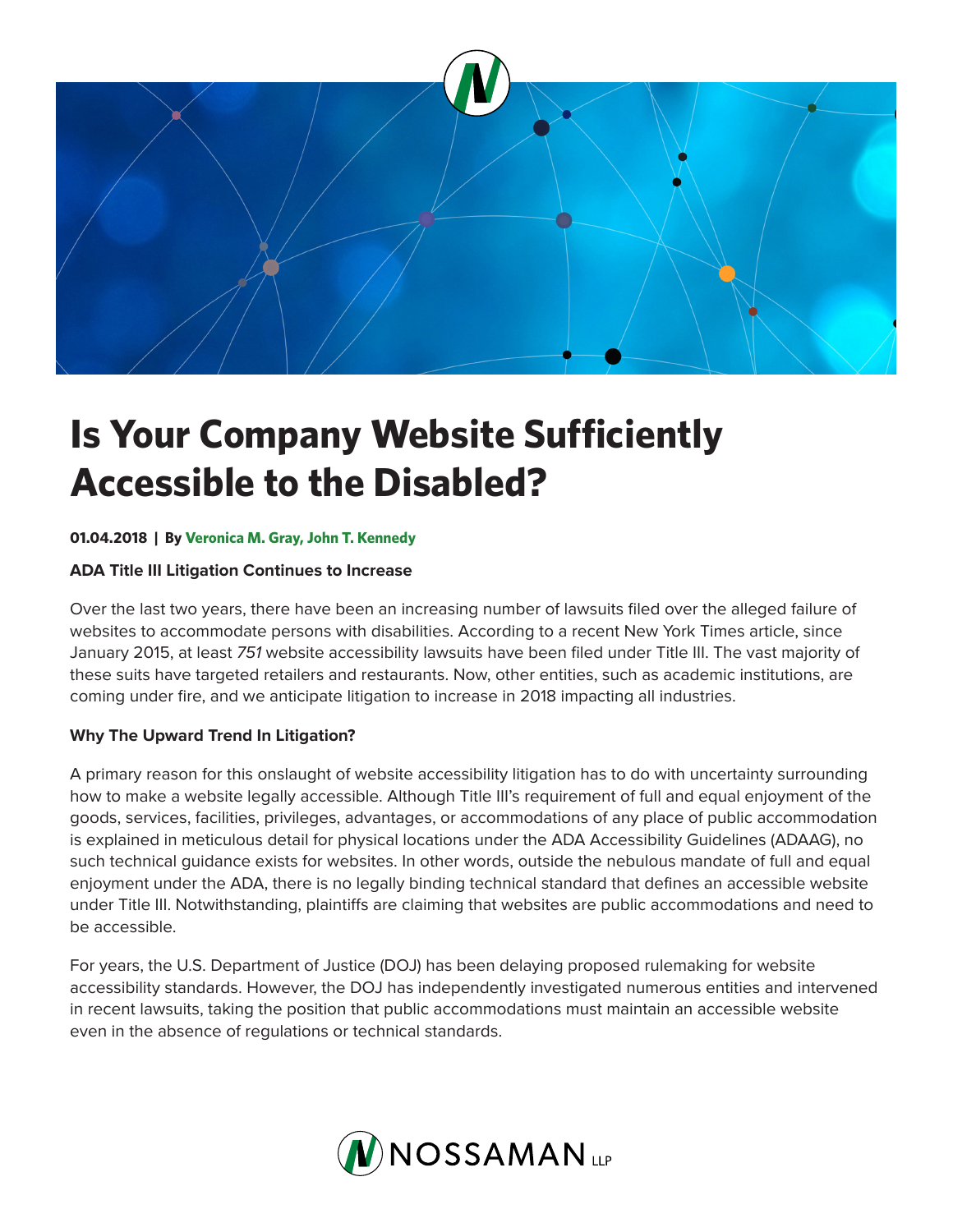In various settlements and consent decrees, the DOJ has used version 2.0 of the Web Content Accessibility Guidelines (WCAG) as a benchmark for compliance. The WCAG is published by the World Wide Web Consortium (W3C), a non-profit website standards organization, and sets forth detailed benchmarks for accessibility. The standards of the WCAG are primarily focused on accessibility for blind users who utilize screen readers to browse the internet. However, although the DOJ has embraced the WCAG standards, it has not made them the official standard of Title III compliance.

Under the Trump administration, the rulemaking delay has no end in sight. On July 20, 2017, in issuing its Unified Regulatory Agenda, the DOJ placed rulemaking for websites under Title III on the Inactive Actions list, with no further information. Accordingly, there will be no regulations or guidance from the DOJ on this issue for the foreseeable future. However, this is not stopping the DOJ from requiring companies to ensure that their websites meet the WCAG standard.

This landscape of uncertainty has created a patchwork of conflicting decisions among various district courts throughout the country.

Some courts have accepted the WCAG standard as the unofficial standard for compliance under Title III. In June 2017, after the first ever trial on the issue, a court in the Southern District of Florida found that a company's website was not accessible under Title III, and ordered that the company modify its website to comply with the WCAG 2.0 Level AA standards.

Other courts have been more hesitant to use the WCAG standard. We updated you on one such case in the Central District of California in April of last year, Did You Know…Federal District Court Dismisses Website Accessibility Claims Because of Lack of Due Process, *Robles v. Domino's Pizza LLC*, Case No. CV 16-06599 SJO (SPx), where the Court dismissed a website accessibility suit on the grounds that the DOJ's failure to issue clear guidelines for website accessibility compliance violated Domino's due process rights.

Plaintiff's attorneys are taking advantage of the current uncertainty and demanding company compliance with WCAG standards. Without clear precedent from the courts or the DOJ, many businesses and other entities are hesitant to pay for costly litigation to fight these lawsuits and often settle before or immediately after a complaint is filed. Indeed, even after the business-friendly decision in *Robles*, plaintiffs took aim at popular food delivery service Grubhub, Inc., filing suit in July 2017, for failure to comply with the WCAG standards.

### **Steps To Take Now To Safeguard Against Litigation**

Until the courts or the DOJ come to a consensus on the standards of an accessible website, the best defense is to become familiar with the WCAG Level AA standards and determine whether there might be website modifications that would improve accessibility for disabled users. Additionally, in updating or rolling out a new website, companies should work with their designers to make the website as close to compliant with the WCAG Level AA standards as possible. Consider other accessible measures that can be implemented, such as a live telephone support line for disabled users to call if they encounter difficulties navigating a website.

## **How Can Nossaman Help?**

Nossaman attorneys have extensive experience with ADA website accessibility compliance and litigation. If you are served with a complaint or receive a letter threatening website accessibility litigation, or if you would